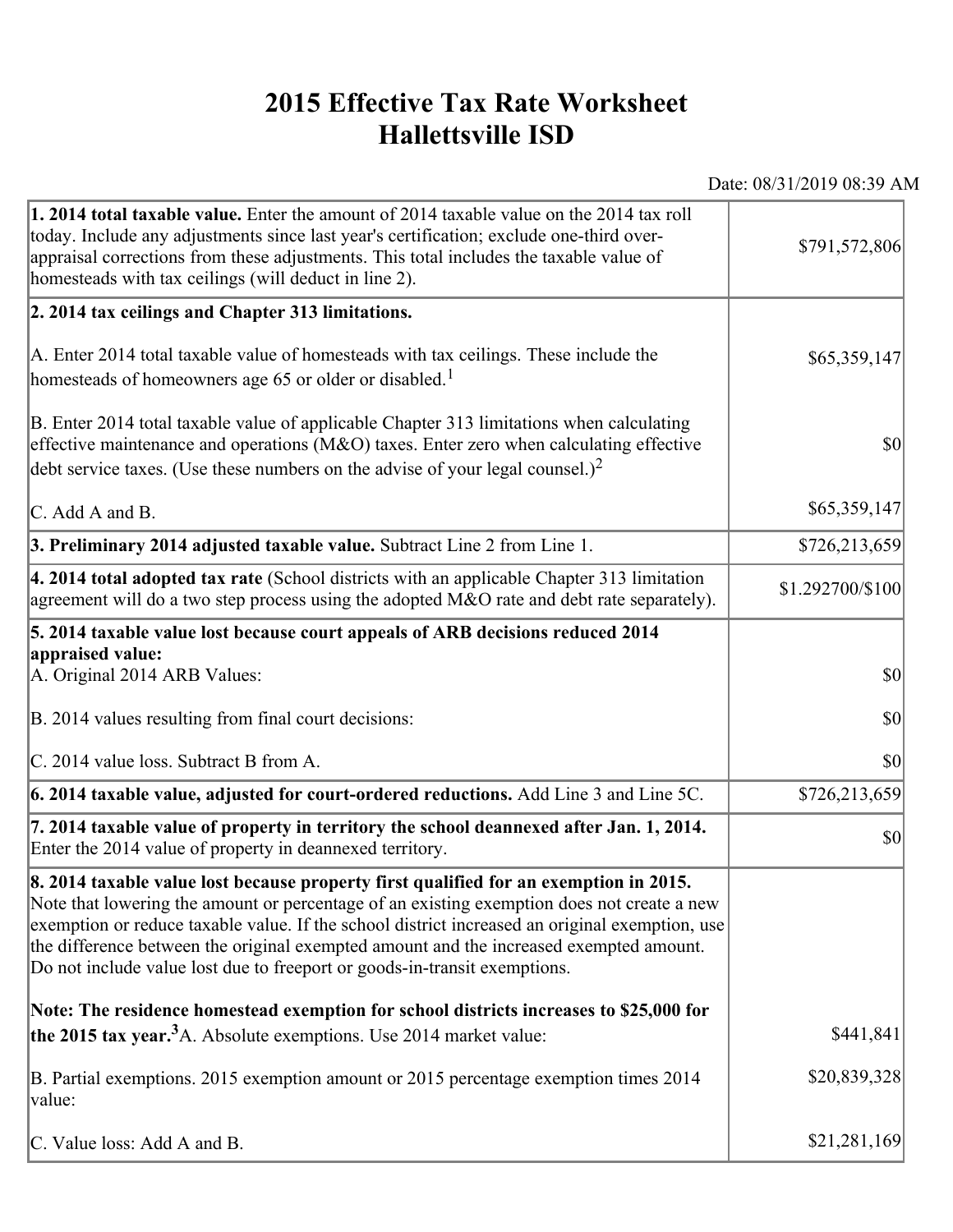| 9. 2014 taxable value lost because property first qualified for agricultural appraisal (1-<br>d or 1-d-1), timber appraisal, recreational/scenic appraisal or public access airport<br>special appraisal in 2015. Use only properties that qualified in 2015 for the first time; do<br>not use properties that qualified in 2014.                                                                                                                                                                                                                                                                                                                                                                     |               |
|-------------------------------------------------------------------------------------------------------------------------------------------------------------------------------------------------------------------------------------------------------------------------------------------------------------------------------------------------------------------------------------------------------------------------------------------------------------------------------------------------------------------------------------------------------------------------------------------------------------------------------------------------------------------------------------------------------|---------------|
| A. 2014 market value:                                                                                                                                                                                                                                                                                                                                                                                                                                                                                                                                                                                                                                                                                 | \$117,435     |
| B. 2015 productivity or special appraised value:                                                                                                                                                                                                                                                                                                                                                                                                                                                                                                                                                                                                                                                      | \$1,768       |
| C. Value loss. Subtract B from A.                                                                                                                                                                                                                                                                                                                                                                                                                                                                                                                                                                                                                                                                     | \$115,667     |
| 10. Total adjustments for lost value. Add lines 7, 8C and 9C.                                                                                                                                                                                                                                                                                                                                                                                                                                                                                                                                                                                                                                         | \$21,396,836  |
| 11. 2014 adjusted taxable value. Subtract Line 10 from Line 6.                                                                                                                                                                                                                                                                                                                                                                                                                                                                                                                                                                                                                                        | \$704,816,823 |
| 12. Adjusted 2014 taxes. Multiply Line 4 by Line 11 and divide by \$100.                                                                                                                                                                                                                                                                                                                                                                                                                                                                                                                                                                                                                              | \$9,111,167   |
| 13. Taxes refunded for years preceding tax year 2014. Enter the amount of taxes refunded<br>by the district for tax years preceding tax year 2014. Types of refunds include court<br>decisions, corrections and payment errors. Do not include refunds for tax year 2014. This<br>line applies only to tax years preceding tax year 2014.                                                                                                                                                                                                                                                                                                                                                             | \$1,687       |
| 14. Adjusted 2014 taxes with refunds. Add Lines 12 and 13.                                                                                                                                                                                                                                                                                                                                                                                                                                                                                                                                                                                                                                            | \$9,112,854   |
| 15. Total 2015 taxable value on the 2015 certified appraisal roll today. This value<br>includes only certified values and includes the total taxable value of homesteads with tax<br>ceilings (will deduct in Line 17). These homesteads include homeowners age 65 or older or<br>disabled.                                                                                                                                                                                                                                                                                                                                                                                                           |               |
| $ A$ . Certified values only: <sup>4</sup>                                                                                                                                                                                                                                                                                                                                                                                                                                                                                                                                                                                                                                                            | \$682,176,530 |
| <b>B. Pollution control exemption:</b> Deduct the value of property exempted for the current tax<br>year for the first time as pollution control property:                                                                                                                                                                                                                                                                                                                                                                                                                                                                                                                                            | $$-0$         |
| C. Total value. Subtract B from A.                                                                                                                                                                                                                                                                                                                                                                                                                                                                                                                                                                                                                                                                    | \$682,176,530 |
| 16. Total value of properties under protest or not included on certified appraisal roll.                                                                                                                                                                                                                                                                                                                                                                                                                                                                                                                                                                                                              |               |
| A. 2015 taxable value of properties under protest. The chief appraiser certifies a list of<br>properties still under ARB protest. The list shows the appraisal district's value and the<br>taxpayer's claimed value, if any, or an estimate of the value if the taxpayer wins. For each of<br>the properties under protest, use the lowest of these values. Enter the total value.                                                                                                                                                                                                                                                                                                                    | \$47,352,520  |
| B. 2015 value of properties not under protest or included on certified appraisal roll.<br>The chief appraiser gives school districts a list of those taxable properties that the chief<br>appraiser knows about, but are not included at appraisal roll certification. These properties<br>are not on the list of properties that are still under protest. On this list of properties, the chief<br>appraiser includes the market value, appraised value and exemptions for the preceding year<br>and a reasonable estimate of the market value, appraised value and exemptions for the<br>current year. Use the lower market, appraised or taxable value (as appropriate). Enter the<br>total value. | \$0           |
| C. Total value under protest or not certified: Add A and B.                                                                                                                                                                                                                                                                                                                                                                                                                                                                                                                                                                                                                                           | \$47,352,520  |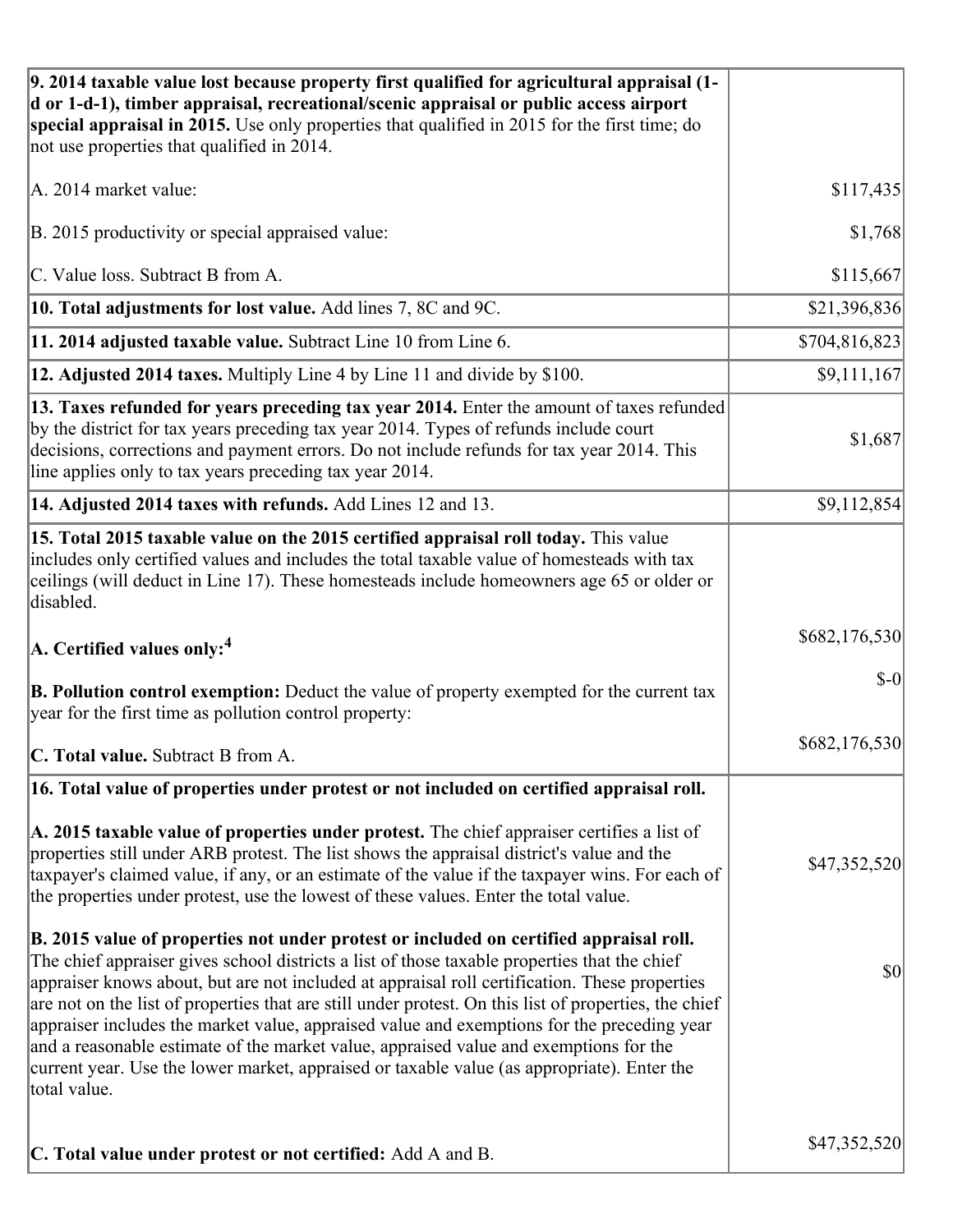| 17. 2015 tax ceilings and Chapter 313 limitations.                                                                                                                                                                                                                                                                                                                                                                             |                  |
|--------------------------------------------------------------------------------------------------------------------------------------------------------------------------------------------------------------------------------------------------------------------------------------------------------------------------------------------------------------------------------------------------------------------------------|------------------|
| A. Enter 2015 total taxable value of homesteads with tax ceilings. These include the<br>homesteads of homeowners age 65 or older or disabled. <sup>5</sup>                                                                                                                                                                                                                                                                     | \$56,266,779     |
| B. Enter 2015 total taxable value of applicable Chapter 313 limitations when calculating<br>effective M&O taxes. Enter zero when calculating effective debt service taxes. (Use these<br>numbers on the advise of your legal counsel.) $6$                                                                                                                                                                                     | 30               |
| C. Add A and B.                                                                                                                                                                                                                                                                                                                                                                                                                | \$56,266,779     |
| 18. 2015 total taxable value. Add Lines 15C and 16C. Subtract Line 17.                                                                                                                                                                                                                                                                                                                                                         | \$673,262,271    |
| 19. Total 2015 taxable value of properties in territory annexed after Jan. 1, 2014.<br>Include both real and personal property. Enter the 2015 value of property in territory<br>annexed by the school district.                                                                                                                                                                                                               | $\vert$ \$0      |
| 20. Total 2015 taxable value of new improvements and new personal property located<br>in new improvements. New means the item was not on the appraisal roll in 2014. New<br>additions to existing improvements may be included if the appraised value can be<br>determined. New personal property in a new improvement must have been brought into the<br>taxing unit after Jan. 1, 2014, and be located in a new improvement. | \$8,935,657      |
| 21. Total adjustments to the 2015 taxable value. Add Lines 19 and 20.                                                                                                                                                                                                                                                                                                                                                          | \$8,935,657      |
| $ 22.2015$ adjusted taxable value. Subtract Line 21 from Line 18.                                                                                                                                                                                                                                                                                                                                                              | \$664,326,614]   |
| <b>23. 2015 effective tax rate.</b> Divide Line 14 by Line 22 and multiply by \$100.                                                                                                                                                                                                                                                                                                                                           | \$1.371743/\$100 |
| 24. 2015 effective tax rate for ISDs with Chapter 313 Limitations. Add together the<br>effective tax rates for M&O and debt service for those school districts that participate in an<br>applicable Chapter 313 limitations agreement.                                                                                                                                                                                         | \$0/\$100        |

<sup>1</sup>Tex. Tax Code Section 26.012(14)  $2$ Tex. Tax Code Section 26.012(6)  $3$ Tex. Tax Code Section 26.04(a-1) and (c-1)  $4$ Tex. Tax Code Section 26.012(6)  ${}^{5}$ Tex. Tax Code Section 26.012(6)(A)(i)

 ${}^{6}$ Tex. Tax Code Section 26.012(6)(A)(ii)